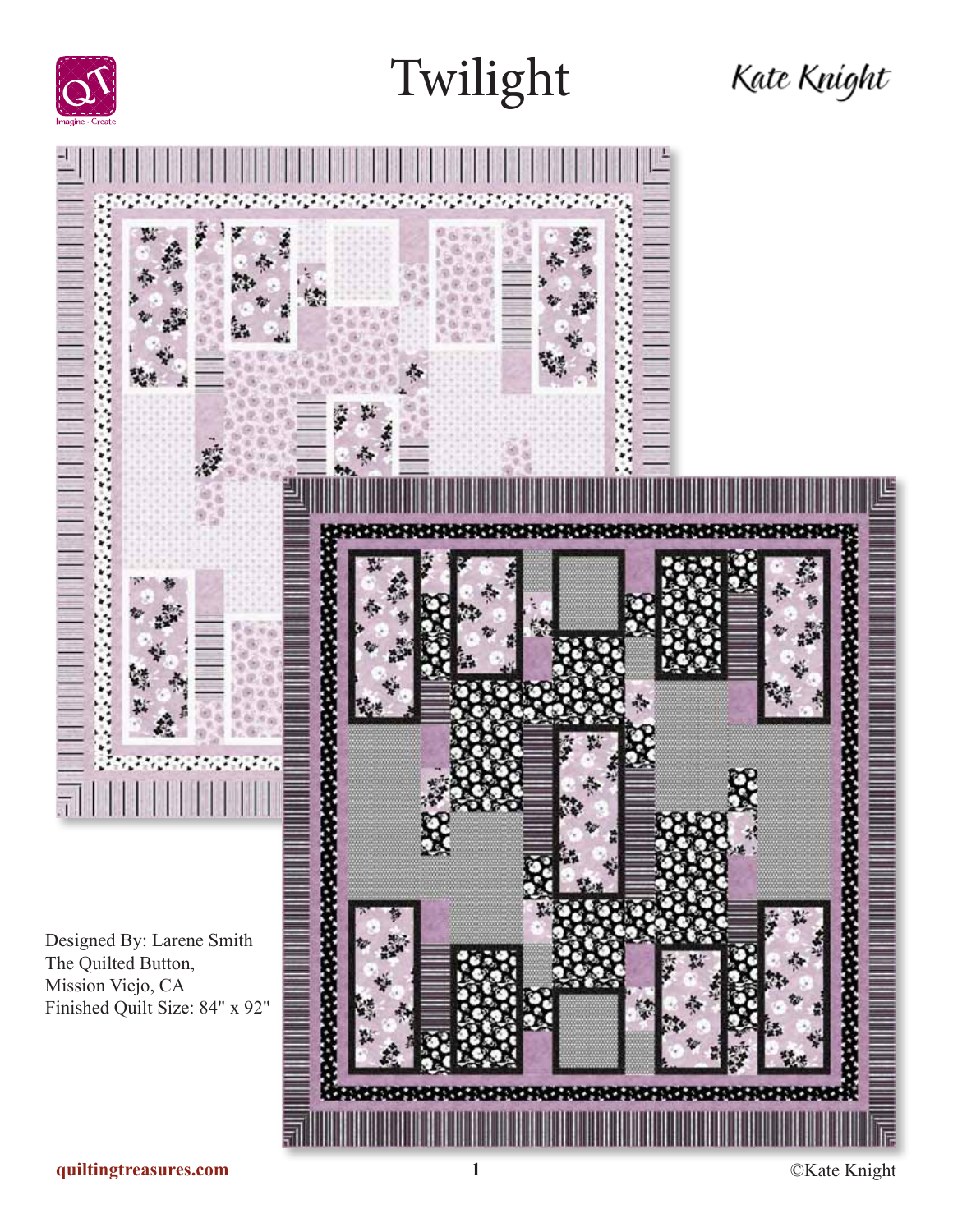









23216 L (Inc. Binding)









23216 V (Inc. Binding)

#### **General Information:**

- $\blacktriangleright$  All seams are sewn with a  $\frac{1}{4}$ " seam allowance.
- ► **WOF** = Width of Fabric is from Selvage to Selvage.
- ► Label all pieces when cut for less confusion.
- ► This quilt is sewn together in COLUMNS.

#### **Special Notions:**

Rotary Cutter, Mat, Rulers, Straight Pins, Sewing machine, thread to sew your seams, and Sulky® Poly Deco™ 40wt. Thread #962-1193 for quilting.

#### **Step 1: Cutting the Fabric:**

### **1. Fabric A: 23212 L**

- Cut (2) strips at  $22\frac{1}{2}$ " x **WOF** Sub-cut into (5)  $22\frac{1}{2}$ " x 8½" rectangles
- *From the balance of the fabric:*
- Cut (2)  $16\frac{1}{2}$ " x  $8\frac{1}{2}$ " rectangles
- Cut (8)  $4\frac{1}{2}$ " x  $6\frac{1}{2}$ " rectangles

#### **2. Fabric B: 23213 L / 23213 J**

- Cut (1) strip at 18½" x **WOF** Sub-cut into (2) 18½" x  $10\frac{1}{2}$ " rectangles and (2)  $16\frac{1}{2}$ " x 8-1/2" rectangles
- Cut (1) strip at  $12\frac{1}{2}$ " x **WOF** Sub-cut into (2)  $12\frac{1}{2}$ " x  $10\frac{1}{2}$ " rectangles and (2)  $12\frac{1}{2}$ " x  $4\frac{1}{2}$ " rectangles
- Cut (1) strip at 6½" x **WOF** and use the balance of the fabric from above to cut (10)  $6\frac{1}{2}$ " x  $4\frac{1}{2}$ " rectangles

| <b>FABRIC REQUIREMENTS</b> |                |  |
|----------------------------|----------------|--|
|                            |                |  |
| Design: Light              | Yards          |  |
| 23212L                     | $1\frac{3}{8}$ |  |
| 23213 L                    | $1\frac{1}{4}$ |  |
| 23215 ZL                   | $1\frac{1}{3}$ |  |
| 23217 Z                    | $1\frac{3}{4}$ |  |

 $23210 \text{ L}$ <br>(Inc. Binding) 2  $23214 \text{ Z}$   $\frac{3}{4}$  $21521 Z$  1<sup>1</sup>/<sub>8</sub> Backing 7<sup>1</sup>/<sub>2</sub>

Batting 90" x 98"

23216 L

| <b>FABRIC REQUIREMENTS</b> |                |
|----------------------------|----------------|
|                            |                |
| Design: Dark               | Yards          |
| 23212 L                    | $1\frac{3}{8}$ |
| 23213 J                    | $1\frac{1}{4}$ |
| 23215 J                    | $1\frac{1}{3}$ |
| 23217 J                    | $1\frac{3}{4}$ |
| 23216 V<br>(Inc. Binding)  | $\mathfrak{D}$ |
| 23214 J                    | $\frac{3}{4}$  |
| 21521 J                    | $1\frac{1}{8}$ |
| Backing                    | $7\frac{1}{2}$ |
| Batting 90" x 98"          |                |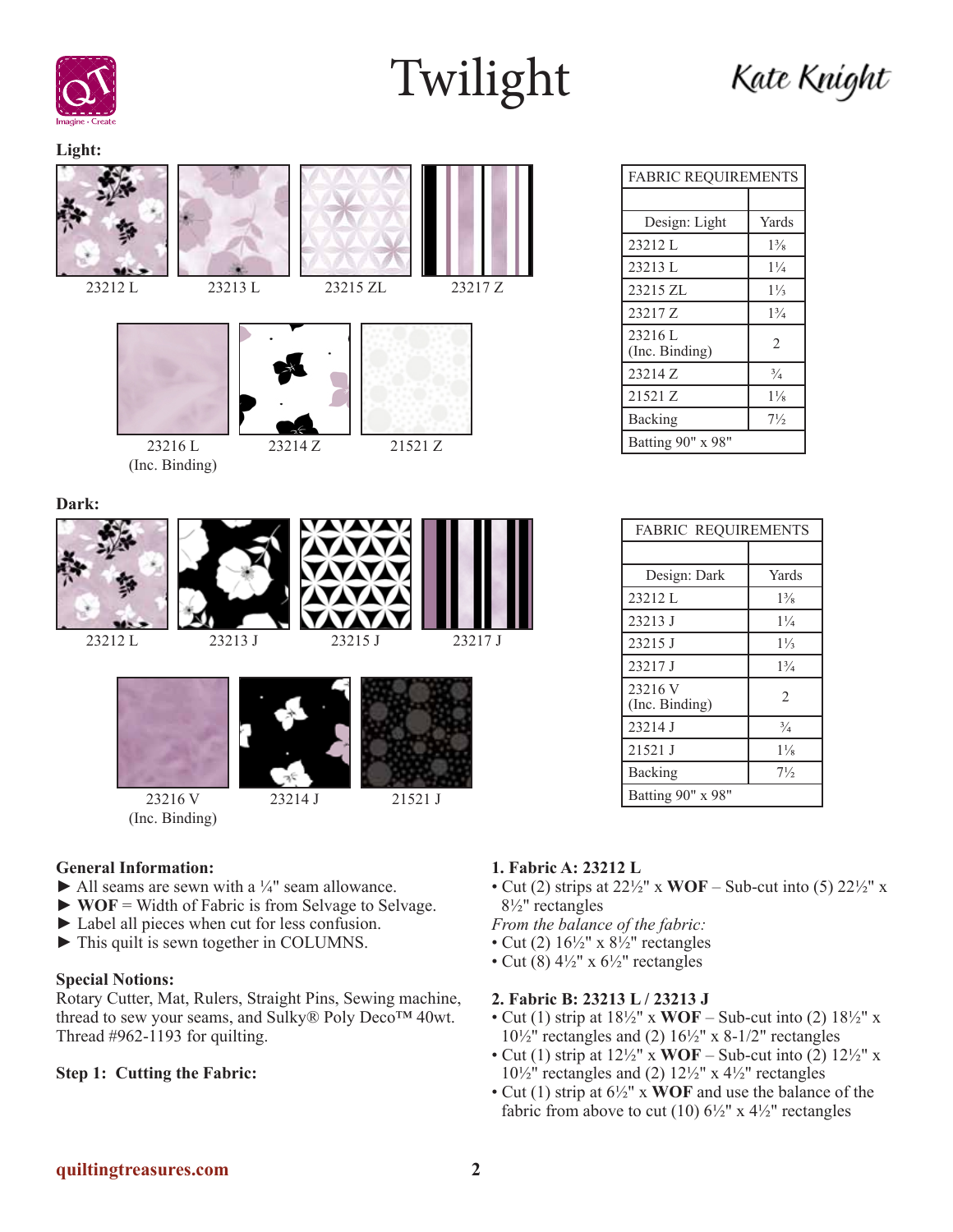### Kate Kníght



#### **3. Fabric C: 23215 ZL / 23215 J**

- Cut (2) strips at  $10\frac{1}{2}$ " x **WOF** Sub-cut into (2)  $10\frac{1}{2}$ " x  $24\frac{1}{2}$ " rectangles and (2)  $8\frac{1}{2}$ " x  $10\frac{1}{2}$ " rectangles.
- Cut (1) strip at  $18\frac{1}{2}$ " x **WOF** Sub-cut into (2)  $18\frac{1}{2}$ " x  $10\frac{1}{2}$ " rectangles and (6)  $6\frac{1}{2}$ " x  $4\frac{1}{2}$ " rectangles.

#### **4. Fabric D: 23217 Z / 23217 J**

- Cut (5) strips at 4" x **WOF** (Outer Border SIDES)
- Cut (5) strips at 5¼" x **WOF** (Outer Border TOP/ BOTTOM)
- Cut (2) strips at  $4\frac{1}{2}$ " x **WOF** Sub-cut into (2)  $4\frac{1}{2}$ " x 18 $\frac{1}{2}$ " rectangles, (2)  $\frac{4}{2}$ " x 12 $\frac{1}{2}$ " rectangles, and (2)  $\frac{4}{2}$ "  $x 6\frac{1}{2}$ " rectangles.

#### **5. Fabric E: 23216 L / 23216 V**

- Cut (1) strip at  $6\frac{1}{2}$ " x **WOF** Sub-cut into (8)  $6\frac{1}{2}$ " x 4½" rectangles
- Cut (17) strips at 2" x **WOF** (Border 1 and 3)
- Cut (9) strips at 2½" x **WOF** (Binding)

#### **6. Fabric F: 23214 Z / 23214 J**

- Cut (4) strips at  $2\frac{3}{4}$ " x **WOF** (Border 2 SIDES)
- Cut (4) strips at 2½" x **WOF** (Border 2 TOP/ BOTTOM)

#### **7. Fabric G: 21521 Z / 21521 J**

- Cut (1) strip at  $10\frac{1}{2}$ " x **WOF** Sub-cut into (22)  $10\frac{1}{2}$ " x 1½" rectangles
- Cut (1) strip at 22½" x **WOF** Sub-cut as follows:
- Cut (10)  $22\frac{1}{2}$ " x  $1\frac{1}{2}$ " rectangles
- Cut (8)  $16\frac{1}{2}$ " x  $1\frac{1}{2}$ " rectangles

#### **Step 2 – Block A and B:**

- **8.** Sew (1) Fabric G 22½" x 1½" to each side of (1) Fabric A 22½" x 8½".
- **9.** Sew (1) Fabric G  $10\frac{1}{2}$ " x  $1\frac{1}{2}$ " to the top and bottom to finish BLOCK A at  $24\frac{1}{2}$ " x  $10\frac{1}{2}$ " – Make (5).
- **10.** Sew (1) Fabric G 16½" x 1½" to each side of (1) Fabric A 16½" x 8½".
- **11.** Sew (1) Fabric G  $10\frac{1}{2}$ " x  $1\frac{1}{2}$ " to the top and bottom to finish BLOCK B at  $18\frac{1}{2}$ " x  $10\frac{1}{2}$ " – Make (2).



#### **Step 3 – Block C:**

- **12.** Sew (1) Fabric G  $16\frac{1}{2}$ " x  $1\frac{1}{2}$ " to each side of (1) Fabric B 16½" x 8½".
- **13.** Sew (1) Fabric G  $10\frac{1}{2}$ " x  $1\frac{1}{2}$ " to the top and bottom to finish BLOCK C at  $18\frac{1}{2}$ " x  $10\frac{1}{2}$ " – Make (2).



#### **Step 4 – Block D:**

- **14.** Sew (1) Fabric G  $10\frac{1}{2}$ " x  $1\frac{1}{2}$ " to each side of (1) Fabric C 10½" x 8½".
- **15.** Sew (1) Fabric G 10½" x 1½" to the top and bottom to finish BLOCK D at  $12\frac{1}{2}$ " x  $10\frac{1}{2}$ " – Make (2).